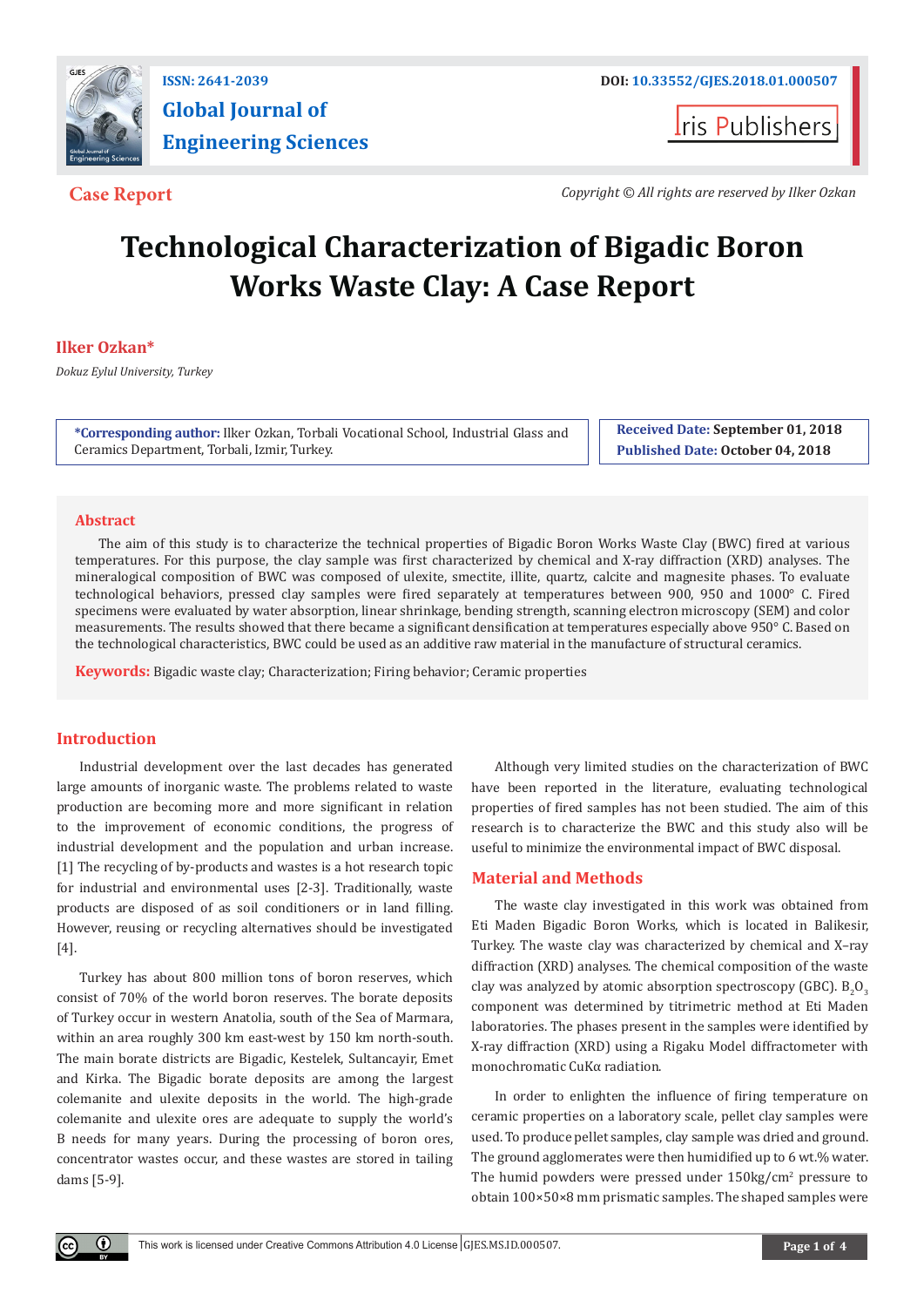dried at 110 °C for 24 h and fired at 900, 950 and 1000 °C using a laboratory kiln (Nabertherm LH 15/14). Fired samples were used to characterize the firing properties of the material. The physical properties were determined according to the standards suggested by ISO 10545-3 and ISO 10545-4.

For the SEM characterization studies, 0.5×0.5×0.5mm cubic samples were cut from the fired specimens and their surfaces were cleaned first, with 400, 800 and 1200 grade emery papers, then with acetone ultrasonically. Phase changes with increasing temperature were investigated by X-ray diffraction. The microstructures of the fired samples were analyzed by a scanning electron microscope; SEM (JEOL-JSM 6060). The samples were sputtered with Au-Pd alloy in order to obtain conductivity to prevent charging under

**Table 1:** Chemical analysis results of the BWC sample [10].

electron beam. Images were taken under the conditions of 20 kV beam voltage for back-scattered electron (BE) mode and 10 kV beam voltage for secondary electron (SE) mode with a tungsten filament. Color measurements of the samples were performed using a portable colorimeter 3NH (model NH-310).

#### **Results and Discussion**

Table 1 lists the chemical compositions of BWC. The main characteristic of the clay is its high MgO, CaO, and  $B_2O_3$  content, and its low Fe<sub>2</sub>O<sub>3</sub> content. Also, BWC contain low amounts of Na<sub>2</sub>O and  $K_2O$  content that act as fluxing agent in ceramics. XRD analysis showed that BWC powder sample contains ulexite, smectite, illite, quartz, calcite and magnesite phases (Figure 1).

| <b>Oxides</b><br>$(wt.\%)$ | Si <sub>O</sub> | AI <sub>2</sub> O <sub>2</sub> | Fe <sub>2</sub> O <sub>2</sub> | MgO         | Ca <sub>0</sub> | Na <sub>2</sub> |      | TiO. | L, U | <b>LOI</b> |
|----------------------------|-----------------|--------------------------------|--------------------------------|-------------|-----------------|-----------------|------|------|------|------------|
| <b>BWC</b>                 | 29.05           | 2.63                           | 0.26                           | ピワ<br>14.57 | 17.16           | 1.02            | 0.12 | 0.03 | 9.61 | 25.2       |



Table 2 lists the physical properties of the BWC samples fired at different temperatures. According to this data, with increasing temperature, the water absorption values decreased where linear shrinkage values and strength values increased. Especially at 1000˚C, significant changes were observed in the values. As the deformation began to occur, no measurements were taken over 1000˚C.Also color measurements are given in Table 2. Color measurements along the chromatic coordinates show that L values increased while a and b values decreased with increasing temperature (L value indicates the lightness scale where 0 is black; 100 is white, a value indicates the red–green scale where positive values are red; negative values are green and 0 is neutral, b value indicates the blue yellow scale where positive values are yellow; negative values are blue and 0 is neutral). It is reasonable to think that high CaO content caused whitening effect.

The microstructures of the waste clay samples fired at different temperatures are shown in Figure 2. Microstructures are consistent with the physical analysis results given in Table 2. Porous structures are observed at 900˚C and 950˚C. In addition, the sample fired at 1000˚C is much more compact and the number of pores is considerably reduced.

**Table 2:** Physical properties of BWC fired at different temperatures.

|                                  |   | 900 °C | 950 °C  | 1000 °C  |
|----------------------------------|---|--------|---------|----------|
| Water<br>Absorption $(\%)$       |   | 33,70  | 26,31   | 6,73     |
| Linear Shrinkage<br>(%)          |   | 0,80   | $-1,70$ | $-11,90$ |
| <b>Bending Strength</b><br>(MPa) |   | 8,46   | 9,18    | 19,67    |
|                                  | L | 78.81  | 79.96   | 80.08    |
| Color<br>Measurement             | a | 12.45  | 11.91   | 11.68    |
|                                  | b | 21.6   | 19.98   | 20.67    |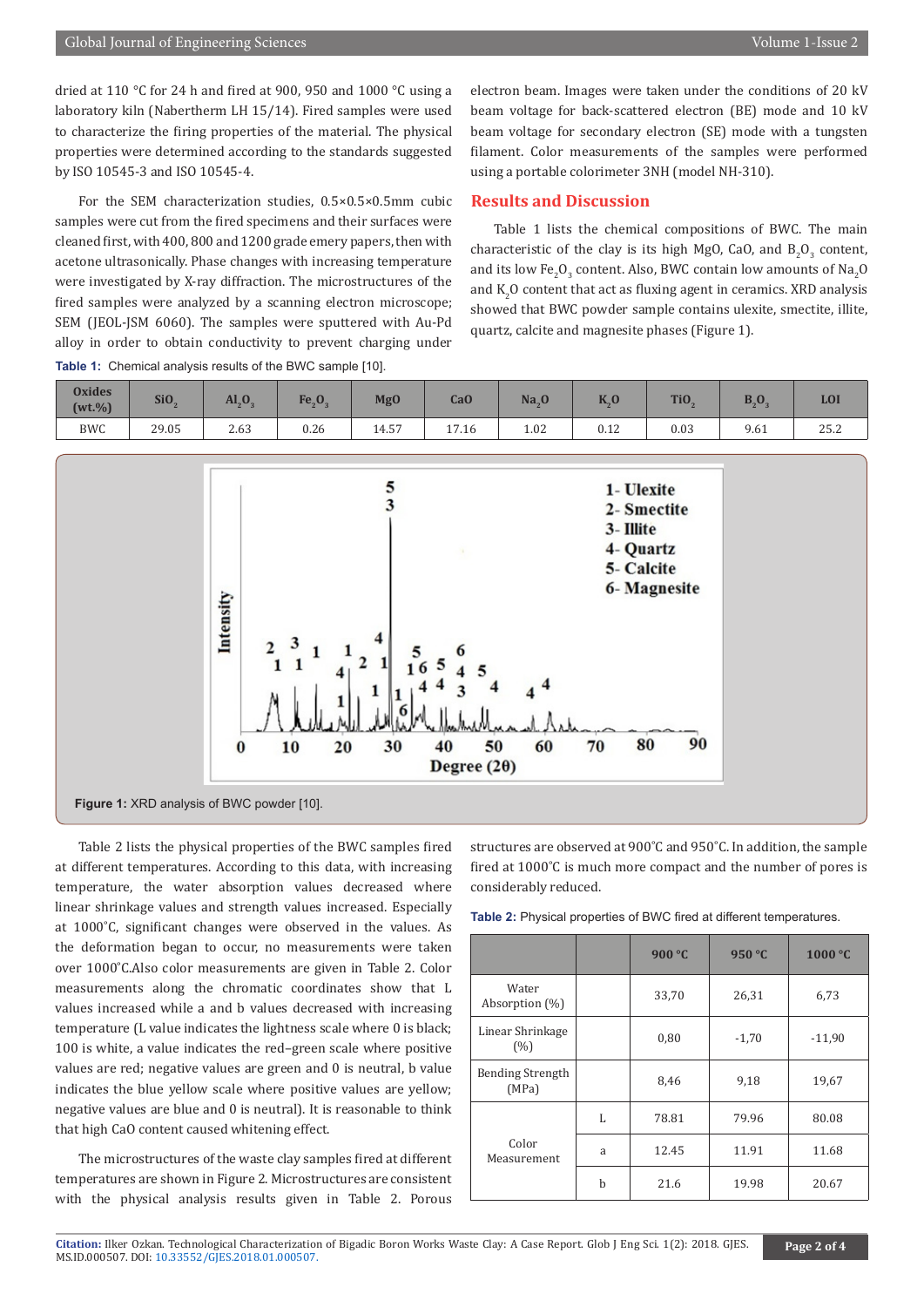

Figure 2: SEM images of the BWC samples fired at (a-b) 900° C, (c-d) 950° C, (e-f) 1000° C.

#### **Conclusion**

In this study, the characteristics and technological properties of Bigadic Boron Works waste clay (BWC) were investigated. From the results obtained, the following conclusions can be drawn:

The predominant oxides in BWC are MgO, CaO, and  $B_2O_3$ . ulexite, smectite, illite, quartz, calcite and magnesite are found as the main phases.

The technological properties of BWC were evaluated by water absorption, linear shrinkage, bending strength and scanning electron microscopy (SEM). The changes in the physical properties were moderate up to 950˚C. Especially at 1000°C, significant increase in linear shrinkage and bending strength was observed whereas water absorption values decreased. SEM micrographs, taken at increasing firing temperatures, show the reduction of porosity and the progression of enhanced densification with increasing temperature. In view of these evaluations, this raw material is suitable for porous structural ceramics.

It is expected that this study will help to improve the knowledge about BWC and contribute correct assessment of the deposits.

#### **Acknowledgments**

This work was supported by the Dokuz Eylul University Scientific Research Project within the project number 2015. KB.FEN.027.

#### **References**

- 1. A Karamberi, K Orkopoulos, A Moutsatsou (2007) Synthesis of glassceramics using glass cullet and vitrified industrial by-products. J Eur Ceram Soc 27(2-3): 629-636.
- 2. [NV Boltakova, GR Faseeva, RR Kabirov, RM Nafikov, Yu A Zakharov \(2017\)](https://www.ncbi.nlm.nih.gov/pubmed/27847233) [Utilization of inorganic industrial wastes in producing construction](https://www.ncbi.nlm.nih.gov/pubmed/27847233) [ceramics. Review of Russian experience for the years 2000-2015. Waste](https://www.ncbi.nlm.nih.gov/pubmed/27847233) [Manage 60: 230-246.](https://www.ncbi.nlm.nih.gov/pubmed/27847233)
- 3. [A Olgun, Y Erdogan, Y Ayhan, B Zeybek \(2005\) Development of ceramic](https://www.sciencedirect.com/science/article/pii/S0272884204003141) [tiles from coal fly ash and tincal ore waste. Ceram Int 31\(1\): 153-158.](https://www.sciencedirect.com/science/article/pii/S0272884204003141)
- 4. [F Raupp Pereira, D Hotza, AM Segadaes, JA Labrincha \(2006\) Ceramic](https://www.sciencedirect.com/science/article/pii/S0272884205000532) [formulations prepared with industrial wastes and natural sub-products.](https://www.sciencedirect.com/science/article/pii/S0272884205000532) [Ceram Int 32\(2\): 173-179.](https://www.sciencedirect.com/science/article/pii/S0272884205000532)
- 5. [B Oto, A Gur \(2013\) Determination of mass attenuation coefficients of](https://www.sciencedirect.com/science/article/pii/S0306454913001412) [concretes containing ulexite and ulexite concentrator waste. Ann Nucl](https://www.sciencedirect.com/science/article/pii/S0306454913001412) [Energy 59: 72-74.](https://www.sciencedirect.com/science/article/pii/S0306454913001412)
- 6. [U Gemici, G Tarcan, C Helvaci, AM Somay \(2008\) High arsenic and boron](https://www.sciencedirect.com/science/article/pii/S0883292708000899) [concentrations in groundwaters related to mining activity in the Bigadic](https://www.sciencedirect.com/science/article/pii/S0883292708000899) [borate deposits \(Western Turkey\). Appl Geochem 23\(8\): 2462-2476.](https://www.sciencedirect.com/science/article/pii/S0883292708000899)